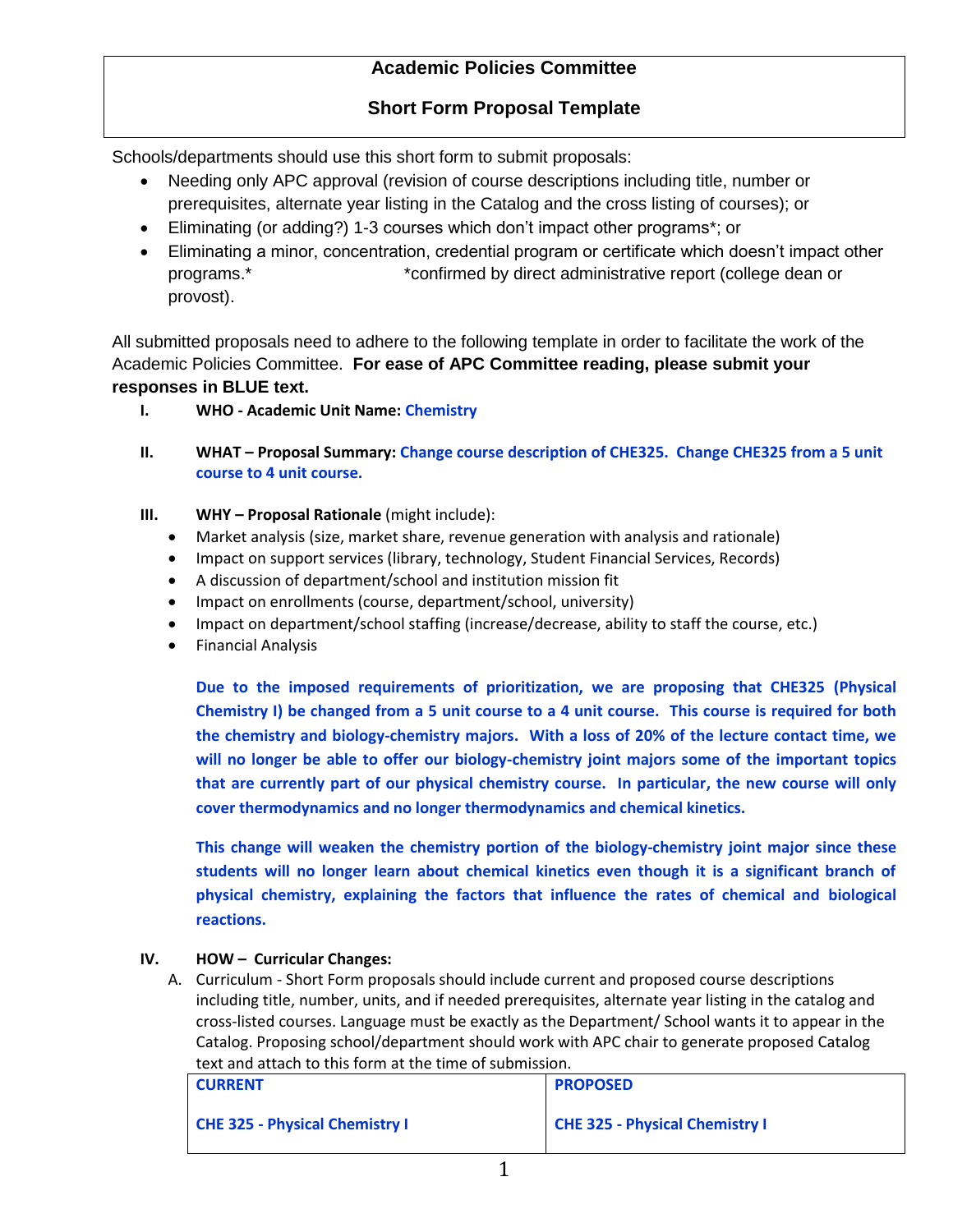| (5)                                                                                                                                                                                                                                                                                                                                                                                                                                                                | (4)                                                                                                                                                                                                                                                                                                                                                               |
|--------------------------------------------------------------------------------------------------------------------------------------------------------------------------------------------------------------------------------------------------------------------------------------------------------------------------------------------------------------------------------------------------------------------------------------------------------------------|-------------------------------------------------------------------------------------------------------------------------------------------------------------------------------------------------------------------------------------------------------------------------------------------------------------------------------------------------------------------|
| Study of classical thermodynamics as it is<br>applied to physical and chemical systems.<br>Includes discussion of the three laws and their<br>application to thermochemistry, reaction<br>energetics and chemical equilibrium. Reaction<br>kinetics, transport phenomena and kinetic<br>molecular theory are also investigated. Course<br>includes one four-hour laboratory each week.<br>Prerequisite(s): CHE 213, PHY 142 or PHY 242,<br>and MTH 144 or MTH 164. | Study of classical thermodynamics as it is<br>applied to physical and chemical systems.<br>Includes discussion of the three laws and their<br>application to thermochemistry, reaction<br>energetics and chemical equilibrium. Course<br>includes one four-hour laboratory each week.<br>Prerequisite(s): CHE 213, PHY 142 or PHY 242,<br>and MTH 144 or MTH 164. |

| Total course/unit additions: none        | Net financial impact: none      |
|------------------------------------------|---------------------------------|
| Total course/unit deletions: -1 unit     | Library resourcing impact: none |
| Staffing unit increase/decrease: -1 unit |                                 |

I have reviewed this proposal and the items above and believe the proposal meets all university requirements, don not impact other departments or programs, and is ready for APC review.

Department or School Direct Report: Holly Irwin

\_\_\_\_\_\_\_\_\_\_\_\_\_\_\_\_\_\_\_\_\_\_\_\_\_\_\_\_\_\_\_\_\_\_\_\_\_\_\_\_\_\_\_\_\_\_\_\_\_\_\_\_ Date\_\_\_\_\_\_\_\_\_\_\_\_\_\_\_\_\_ 2.26.2016

College Dean or Provost as applicable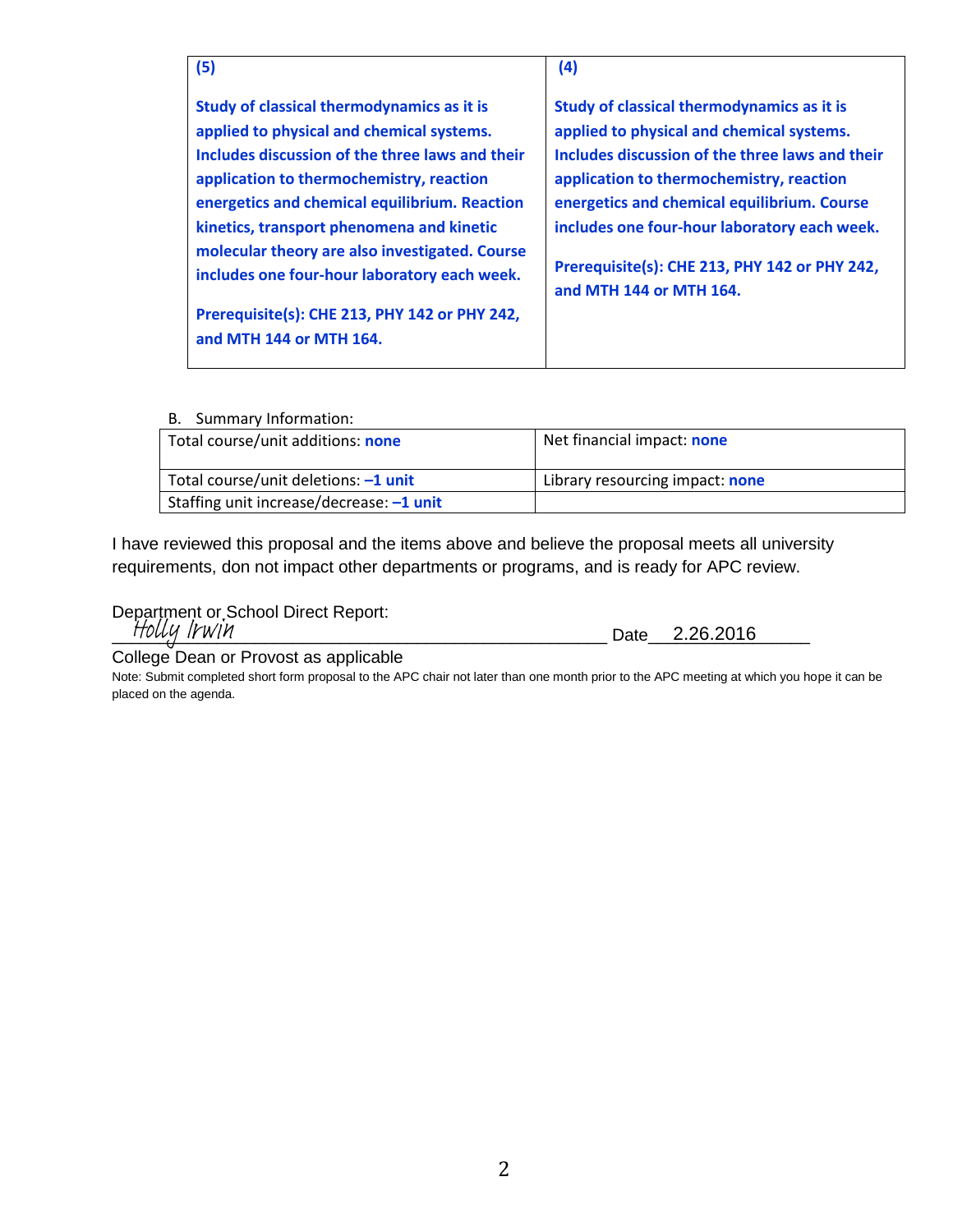## **Short Form Proposal Template**

Schools/departments should use this short form to submit proposals:

- Needing only APC approval (revision of course descriptions including title, number or prerequisites, alternate year listing in the Catalog and the cross listing of courses); or
- Eliminating (or adding?) 1-3 courses which don't impact other programs\*; or
- Eliminating a minor, concentration, credential program or certificate which doesn't impact other programs.\* \*confirmed by direct administrative report (college dean or provost).

All submitted proposals need to adhere to the following template in order to facilitate the work of the Academic Policies Committee. **For ease of APC Committee reading, please submit your responses in BLUE text.** 

- **I. WHO - Academic Unit Name: Chemistry**
- **II. WHAT – Proposal Summary: Change course description of CHE326. Change CHE326 from a 2 unit quad course to a 3 unit semester course.**
- **III. WHY – Proposal Rationale** (might include):
	- Market analysis (size, market share, revenue generation with analysis and rationale)
	- Impact on support services (library, technology, Student Financial Services, Records)
	- A discussion of department/school and institution mission fit
	- Impact on enrollments (course, department/school, university)
	- Impact on department/school staffing (increase/decrease, ability to staff the course, etc.)
	- Financial Analysis

**Due to the imposed requirements of prioritization, we are proposing that CHE325 (Physical Chemistry I) be changed from a 5 unit course to a 4 unit course. With a loss of 20% of the lecture contact time, the new CHE325 will only cover thermodynamics and no longer thermodynamics and chemical kinetics.** 

**The expansion of CHE326 (Physical Chemistry II) from a 2 unit quad course to a 3 unit semester course will allow some of the topics in chemical kinetics to be taught in CHE326 instead of CHE325. As a consequence, this combined change will not have an effect on the straight chemistry majors. It will however weaken the chemistry portion of the biology-chemistry joint major, as mentioned in the CHE325 proposal, since these students are not required to take CHE326.**

**A detailed analysis of the curricular offerings of 20 comparator schools shows that most schools require 8 units of physical chemistry. Reducing CHE325 to 4 units and expanding CHE326 to 3 units, along with CHE327 (Physical Chemistry II Laboratory) at 1 unit will keep us at 8 units of physical chemistry.**

#### **IV. HOW – Curricular Changes:**

A. Curriculum - Short Form proposals should include current and proposed course descriptions including title, number, units, and if needed prerequisites, alternate year listing in the catalog and cross-listed courses. Language must be exactly as the Department/ School wants it to appear in the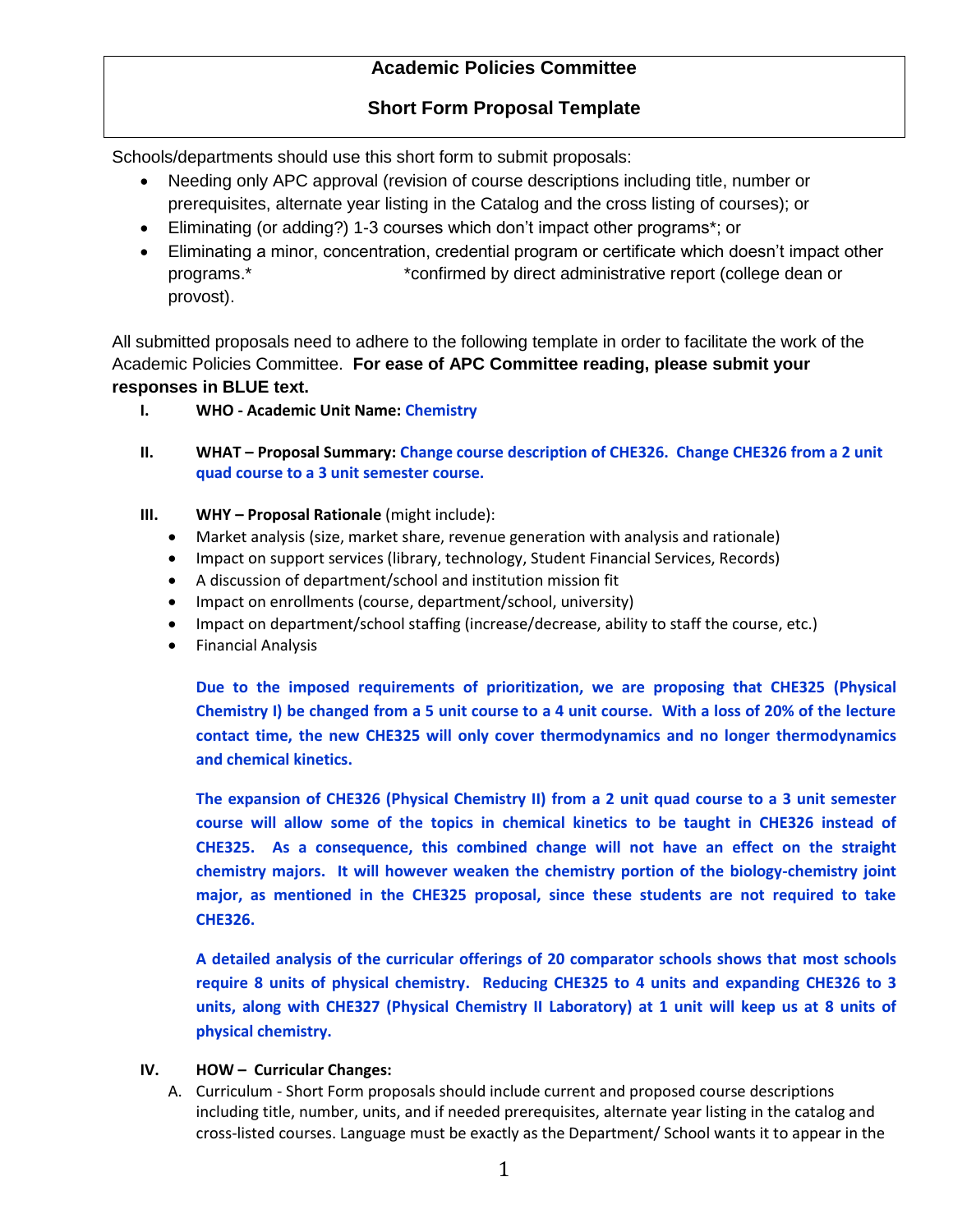Catalog. Proposing school/department should work with APC chair to generate proposed Catalog text and attach to this form at the time of submission.

| ical diiy qilduli loʻlilis Toffif qililic tirilc of sybifiissioli. |                                               |  |
|--------------------------------------------------------------------|-----------------------------------------------|--|
| <b>CURRENT</b>                                                     | <b>PROPOSED</b>                               |  |
| <b>CHE 326 - Physical Chemistry II</b>                             | <b>CHE 326 - Physical Chemistry II</b>        |  |
| (2)                                                                | (3)                                           |  |
| Investigation of matter from a quantum                             | <b>Study of reaction dynamics and complex</b> |  |
| chemistry perspective with particular emphasis                     | reaction mechanisms and an investigation of   |  |
| on the theoretical concepts and their                              | matter from a quantum chemistry perspective   |  |
| implications for chemical bonding theory and                       | with particular emphasis on the theoretical   |  |
| molecular spectroscopy. Offered on a Quad                          | concepts and their implications for molecular |  |
| basis. Alternate years.                                            | spectroscopy. Alternate years.                |  |
| Prerequisite(s): CHE 213, PHY 142 or PHY 242,                      | Prerequisite(s): CHE 213, PHY 142 or PHY 242, |  |
| and MTH 144 or MTH 164.                                            | and MTH 144 or MTH 164.                       |  |
|                                                                    |                                               |  |

B. Summary Information:

| <b>D.</b> Julianual valuttuuttuuttuutt             |                                 |
|----------------------------------------------------|---------------------------------|
| Total course/unit additions: +1 unit               | Net financial impact: none      |
| Total course/unit deletions: none                  | Library resourcing impact: none |
| Staffing unit increase/decrease: +1 unit alternate |                                 |
| <b>vears</b>                                       |                                 |

I have reviewed this proposal and the items above and believe the proposal meets all university requirements, don not impact other departments or programs, and is ready for APC review.

Department or School Direct Report:

\_\_\_\_\_\_\_\_\_\_\_\_\_\_\_\_\_\_\_\_\_\_\_\_\_\_\_\_\_\_\_\_\_\_\_\_\_\_\_\_\_\_\_\_\_\_\_\_\_\_\_\_ Date\_\_\_\_\_\_\_\_\_\_\_\_\_\_\_\_\_ Holly Irwin 2.26.2016

College Dean or Provost as applicable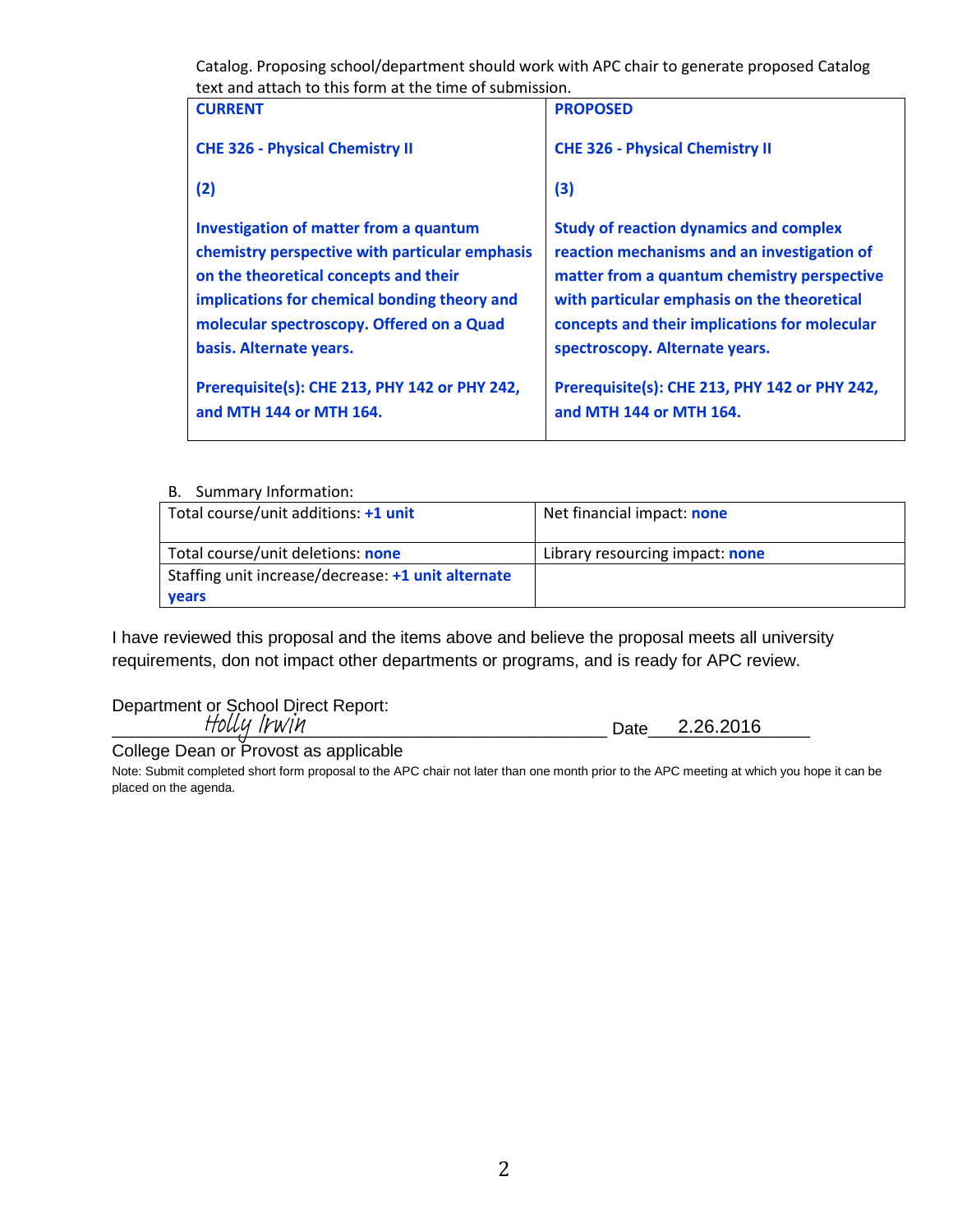## **Short Form Proposal Template**

Schools/departments should use this short form to submit proposals:

- Needing only APC approval (revision of course descriptions including title, number or prerequisites, alternate year listing in the Catalog and the cross listing of courses); or
- Eliminating (or adding?) 1-3 courses which don't impact other programs\*; or
- Eliminating a minor, concentration, credential program or certificate which doesn't impact other programs.\* \*confirmed by direct administrative report (college dean or provost).

All submitted proposals need to adhere to the following template in order to facilitate the work of the Academic Policies Committee. **For ease of APC Committee reading, please submit your responses in BLUE text.** 

- **I. WHO - Academic Unit Name: Chemistry**
- **II. WHAT – Proposal Summary: Change course description of CHE327. Change CHE327 from a 1 unit quad lab to a 1 unit semester lab.**
- **III. WHY – Proposal Rationale** (might include):
	- Market analysis (size, market share, revenue generation with analysis and rationale)
	- Impact on support services (library, technology, Student Financial Services, Records)
	- A discussion of department/school and institution mission fit
	- Impact on enrollments (course, department/school, university)
	- Impact on department/school staffing (increase/decrease, ability to staff the course, etc.)
	- **•** Financial Analysis

**We are proposing that CHE326 (Physical Chemistry II) be changed from a 2 unit quad course to a 3 unit semester course, so CHE327 (Physical Chemistry II Laboratory), the lab associated with CHE326, should also be changed from a 1 unit quad lab to a 1 unit semester lab. Expanding the lab to a full semester will allow for some laboratory activities removed from CHE325 (Physical Chemistry I) to be covered in CHE327. Offering a physical chemistry lab in a quad format has put undue stress on students since the lab activities all must be performed in a short period of time. In this course the instrumentation need is expensive and therefore limited so only one pair of students can work at a time. This has posed scheduling challenges for both students and the instructor which should be alleviated by the proposed change.**

### **IV. HOW – Curricular Changes:**

| <b>CURRENT</b>                                    | <b>PROPOSED</b>                                   |
|---------------------------------------------------|---------------------------------------------------|
| <b>CHE 327 - Physical Chemistry II Laboratory</b> | <b>CHE 327 - Physical Chemistry II Laboratory</b> |
| (1)                                               | (1)                                               |
| <b>Designed to accompany CHE 326. Molecular</b>   | <b>Designed to accompany CHE 326. Reaction</b>    |
|                                                   |                                                   |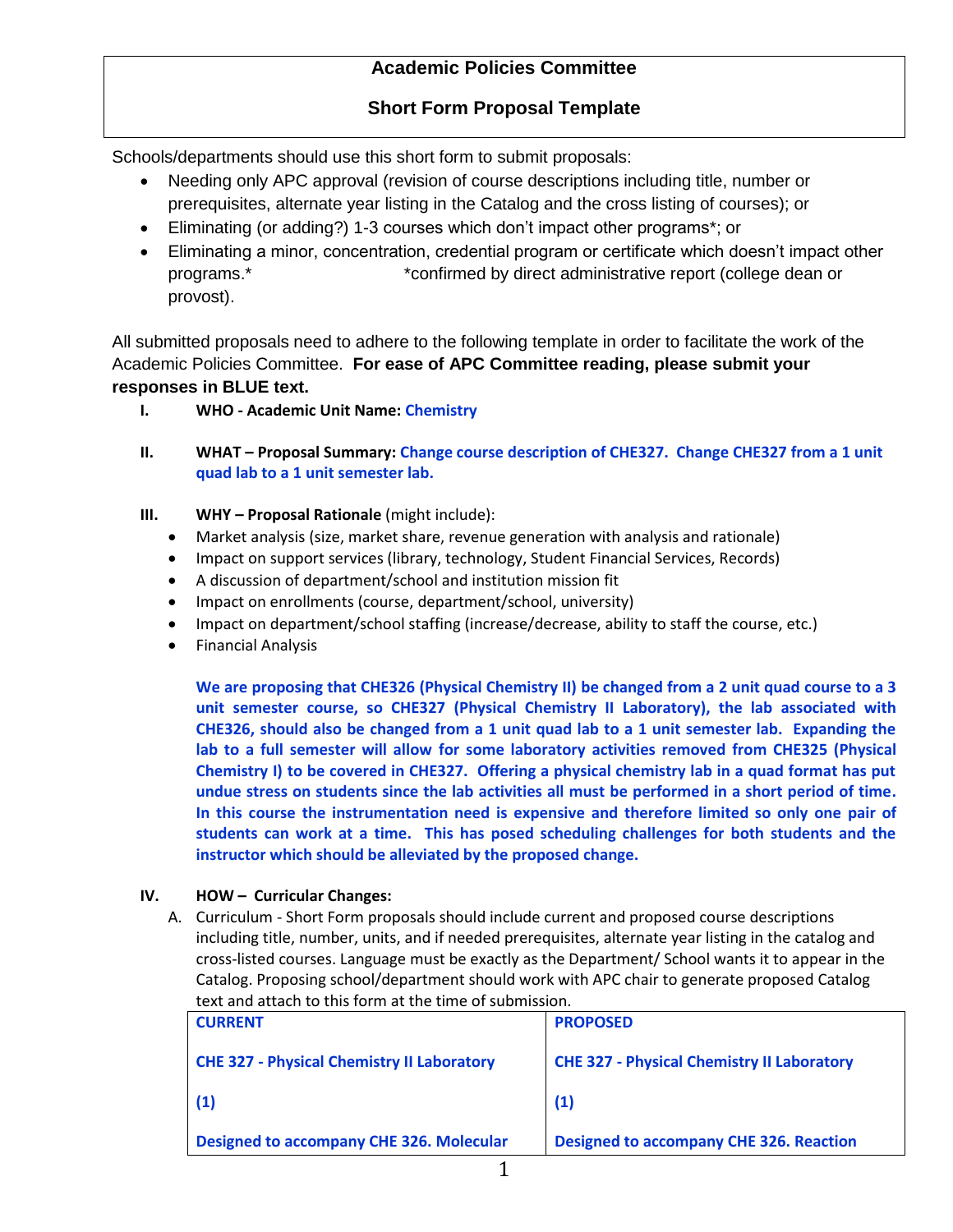| dynamics and molecular structures are          |
|------------------------------------------------|
| investigated using spectroscopic methods       |
| including ultraviolet-visible, fluorometry and |
| FT-infrared instrumentation. One four-hour     |
| laboratory each week. Alternate years.         |
| Corequisite(s): CHE 326.                       |
|                                                |

| Total course/unit additions: none                  | Net financial impact: none      |
|----------------------------------------------------|---------------------------------|
| Total course/unit deletions: none                  | Library resourcing impact: none |
| Staffing unit increase/decrease: +1 unit alternate |                                 |
| <b>vears</b>                                       |                                 |

I have reviewed this proposal and the items above and believe the proposal meets all university requirements, don not impact other departments or programs, and is ready for APC review.

Department or School Direct Report: \_\_\_\_\_\_\_\_\_\_\_\_\_\_\_\_\_\_\_\_\_\_\_\_\_\_\_\_\_\_\_\_\_\_\_\_\_\_\_\_\_\_\_\_\_\_\_\_\_\_\_\_ Date\_\_\_\_\_\_\_\_\_\_\_\_\_\_\_\_\_ 2.26.2016Holly Irwin

College Dean or Provost as applicable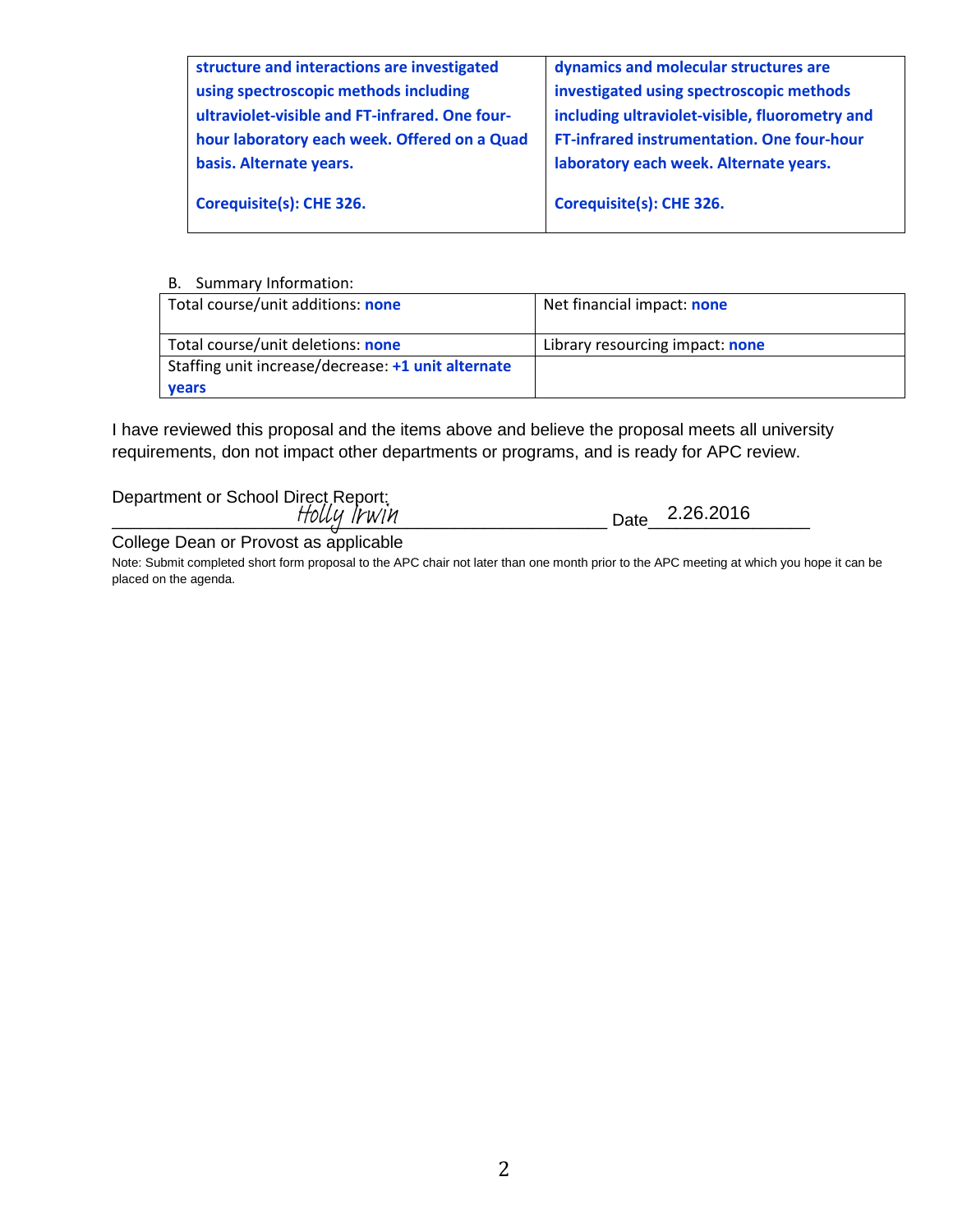# **Short Form Proposal Template**

Schools/departments should use this short form to submit proposals:

- Needing only APC approval (revision of course descriptions including title, number or prerequisites, alternate year listing in the Catalog and the cross listing of courses); or
- Eliminating (or adding?) 1-3 courses which don't impact other programs\*; or
- Eliminating a minor, concentration, credential program or certificate which doesn't impact other programs.\* \*confirmed by direct administrative report (college dean or provost).

All submitted proposals need to adhere to the following template in order to facilitate the work of the Academic Policies Committee. **For ease of APC Committee reading, please submit your responses in BLUE text.** 

- **I. WHO - Academic Unit Name: Chemistry**
- **II. WHAT – Proposal Summary: Change course title and description of CHE466.**
- **III. WHY – Proposal Rationale** (might include):
	- Market analysis (size, market share, revenue generation with analysis and rationale)
	- Impact on support services (library, technology, Student Financial Services, Records)
	- A discussion of department/school and institution mission fit
	- Impact on enrollments (course, department/school, university)
	- Impact on department/school staffing (increase/decrease, ability to staff the course, etc.)
	- **•** Financial Analysis

**These proposed changes will align the course title and description with what is actually being taught in the course. Dr. Matthieu Rouffet joined the department four and a half years ago and brings considerable expertise in the area of Bioinorganic Chemistry after working extensively on the development of metalloenzyme inhibitors both in France and at UCSD. After teaching this course for the fifth time this semester, we would like to align the course title and description with the course content that has been developed to better serve our chemistry and biology-chemistry majors.**

### **IV. HOW – Curricular Changes:**

| <b>CURRENT</b>                                                                                                                             | <b>PROPOSED</b>                                                                                                                                    |
|--------------------------------------------------------------------------------------------------------------------------------------------|----------------------------------------------------------------------------------------------------------------------------------------------------|
| <b>CHE 466 - Advanced Inorganic Chemistry I</b>                                                                                            | <b>CHE 466 - Bioinorganic Chemistry</b>                                                                                                            |
| (2)                                                                                                                                        | (2)                                                                                                                                                |
| Development of significant topics in inorganic<br>chemistry particularly those at the interface of<br>chemistry and biology; these include | <b>Development of significant topics in</b><br>bioinorganic chemistry particularly those at the<br>interface of chemistry and biology. Emphasis is |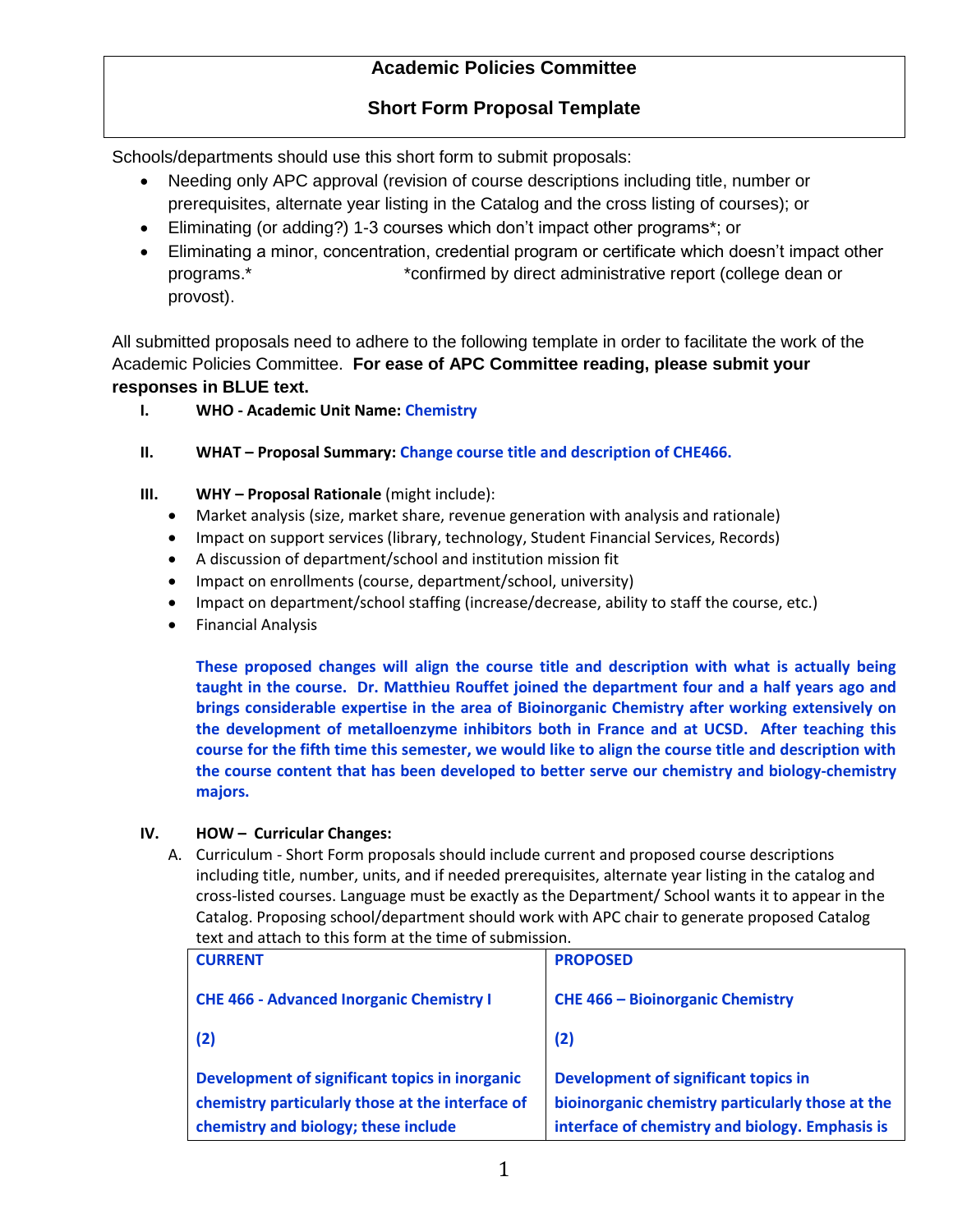| supramolecular systems, bioinorganic concepts,                                   | placed on understanding the role of metals in         |
|----------------------------------------------------------------------------------|-------------------------------------------------------|
| and principles relevant to environmental                                         | biological systems such as enzymes and DNA.           |
| chemistry. Emphasis is placed on modern                                          | <b>Offered on a Quad basis.</b>                       |
| approaches to these interdisciplinary topics.<br><b>Offered on a Quad basis.</b> | Prerequisite(s): CHE 304 or consent of<br>instructor. |
| Prerequisite(s): CHE 304 or consent of                                           |                                                       |
| instructor.                                                                      |                                                       |
|                                                                                  |                                                       |

| Total course/unit additions: none     | Net financial impact: none      |
|---------------------------------------|---------------------------------|
| Total course/unit deletions: none     | Library resourcing impact: none |
| Staffing unit increase/decrease: none |                                 |

I have reviewed this proposal and the items above and believe the proposal meets all university requirements, don not impact other departments or programs, and is ready for APC review.

Department or School Direct Report:

\_\_\_\_\_\_\_\_\_\_\_\_\_\_\_\_\_\_\_\_\_\_\_\_\_\_\_\_\_\_\_\_\_\_\_\_\_\_\_\_\_\_\_\_\_\_\_\_\_\_\_\_ Date\_\_\_\_\_\_\_\_\_\_\_\_\_\_\_\_\_ 2.26.2016

College Dean or Provost as applicable Holly Irwin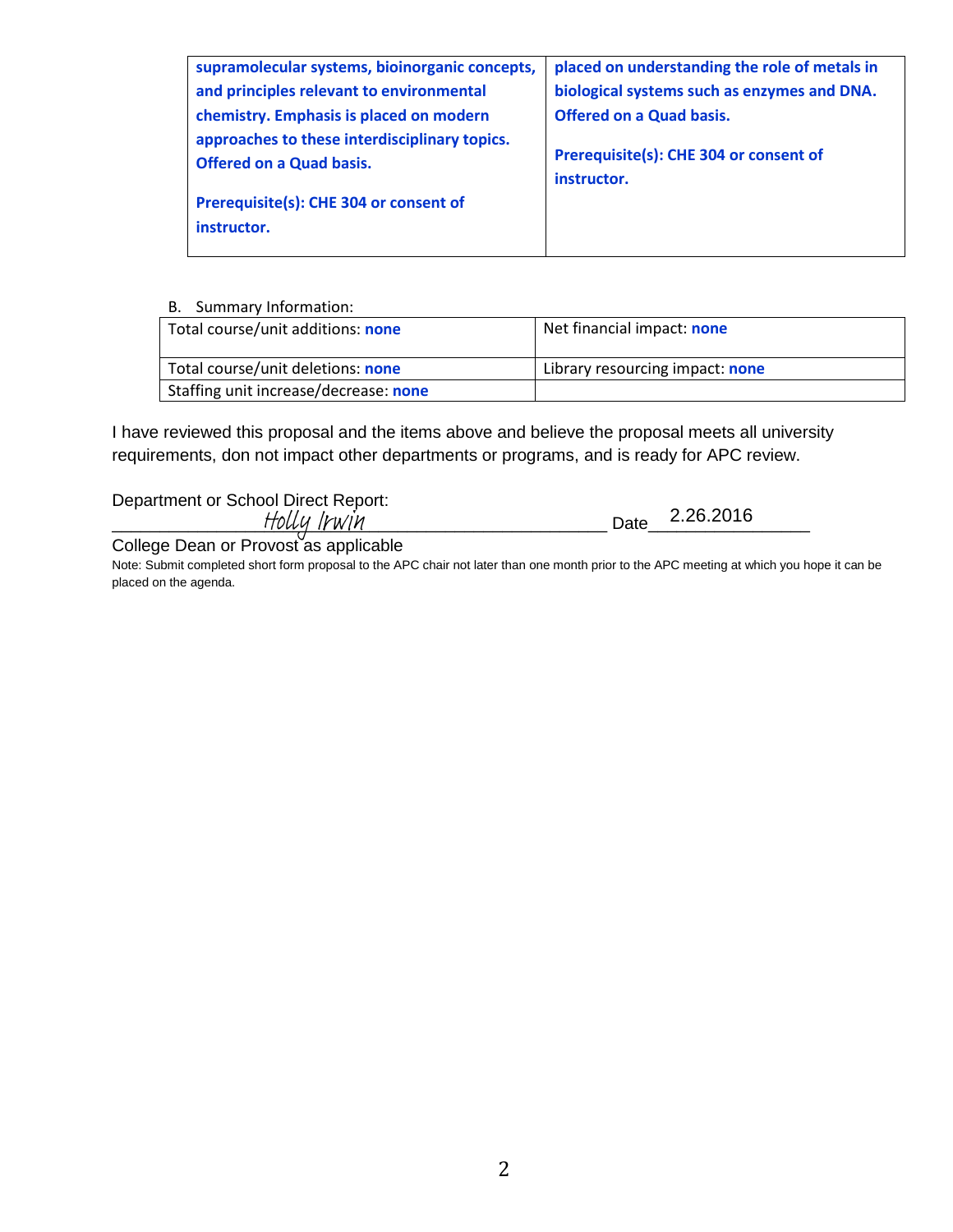## **Short Form Proposal Template**

Schools/departments should use this short form to submit proposals:

- Needing only APC approval (revision of course descriptions including title, number or prerequisites, alternate year listing in the Catalog and the cross listing of courses); or
- Eliminating (or adding?) 1-3 courses which don't impact other programs\*; or
- Eliminating a minor, concentration, credential program or certificate which doesn't impact other programs.\* \*confirmed by direct administrative report (college dean or provost).

All submitted proposals need to adhere to the following template in order to facilitate the work of the Academic Policies Committee. **For ease of APC Committee reading, please submit your responses in BLUE text.** 

- **I. WHO - Academic Unit Name: Chemistry**
- **II. WHAT – Proposal Summary: Change course description and Pre or Corequisite of CHE467. Change CHE467 from a 1 unit quad lab to a 1 unit semester lab.**
- **III. WHY – Proposal Rationale** (might include):
	- Market analysis (size, market share, revenue generation with analysis and rationale)
	- Impact on support services (library, technology, Student Financial Services, Records)
	- A discussion of department/school and institution mission fit
	- Impact on enrollments (course, department/school, university)
	- Impact on department/school staffing (increase/decrease, ability to staff the course, etc.)
	- **•** Financial Analysis

**CHE467 (Advanced Inorganic Chemistry Laboratory) has been taught in conjunction with CHE468 (Advanced Inorganic Chemistry II) instead of CHE466 (Advanced Inorganic Chemistry I) since CHE468 was first offered in spring 2012. The catalog description and pre or corequisite needs to be updated to reflect this change. In addition, we are proposing that CHE468 be changed from a 2 unit quad course to a 3 unit semester course, so the lab would also be changed from a 1 unit quad lab to a 1 unit semester lab. Expanding the lab to a full semester will allow for covering all of the necessary material and align our content with the requirements of the American Chemical Society (ACS) so that we can apply for ACS approval.**

### **IV. HOW – Curricular Changes:**

| <b>CURRENT</b>                                              | <b>PROPOSED</b>                                             |
|-------------------------------------------------------------|-------------------------------------------------------------|
| <b>CHE 467 - Advanced Inorganic Chemistry</b><br>Laboratory | <b>CHE 467 - Advanced Inorganic Chemistry</b><br>Laboratory |
| (1)                                                         | (1)                                                         |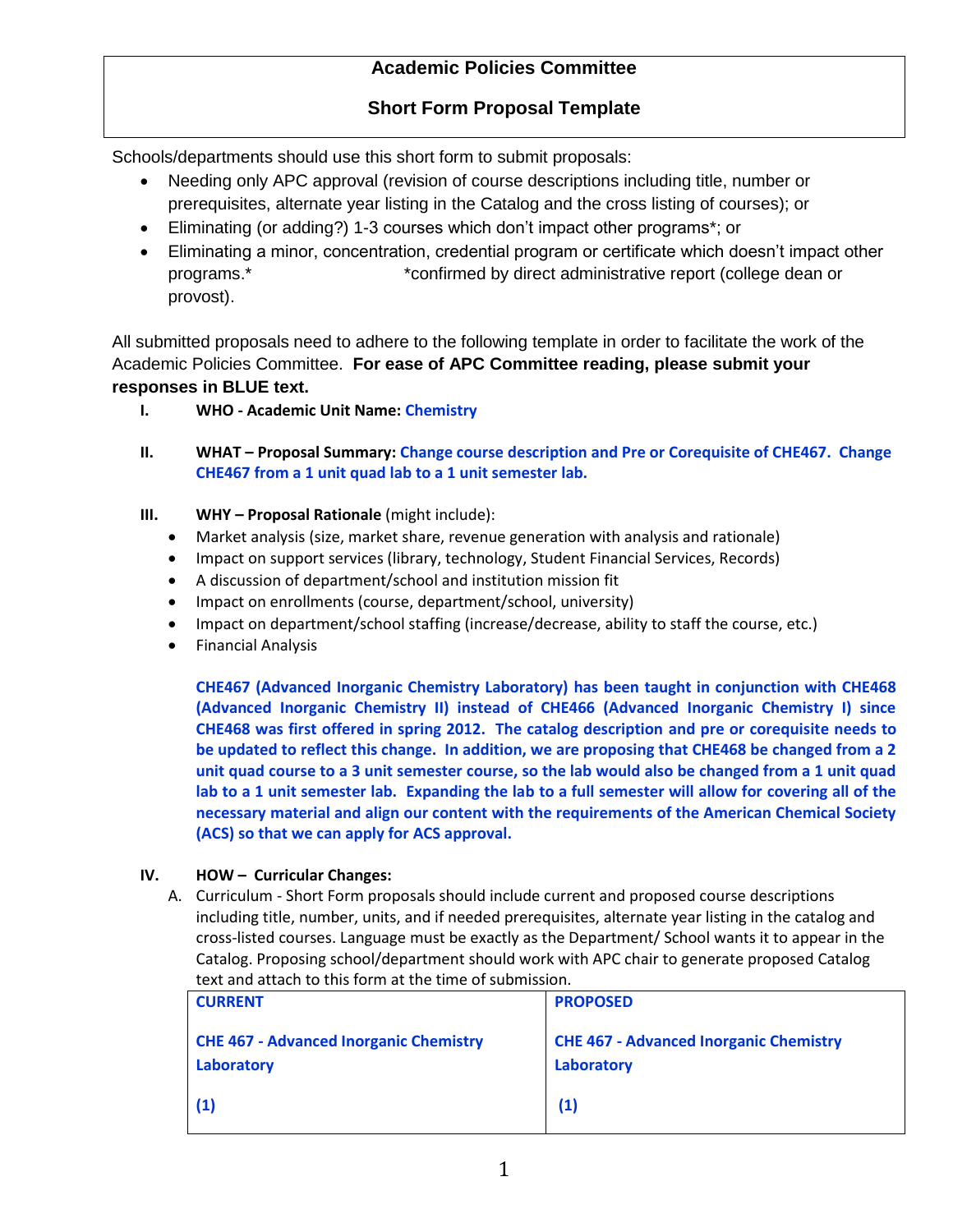| Designed to accompany CHE 466. Emphasis on     | Designed to accompany CHE 468. Emphasis on    |
|------------------------------------------------|-----------------------------------------------|
| the synthesis and characterization of metallic | the preparation, purification and             |
| and non-metallic compounds. One four-hour      | characterization of main group and transition |
| laboratory each week. Offered on a Quad basis. | metal inorganic and organometallic            |
| Alternate years.                               | compounds. One four-hour laboratory each      |
| Pre or Corequisite: CHE 466.                   | week. Alternate years.                        |
|                                                | Pre or Corequisite: CHE 468.                  |
|                                                |                                               |

| Total course/unit additions: none                  | Net financial impact: none      |
|----------------------------------------------------|---------------------------------|
| Total course/unit deletions: none                  | Library resourcing impact: none |
| Staffing unit increase/decrease: +1 unit alternate |                                 |
| <b>vears</b>                                       |                                 |

I have reviewed this proposal and the items above and believe the proposal meets all university requirements, don not impact other departments or programs, and is ready for APC review.

Department or School Direct Report:

\_\_\_\_\_\_\_\_\_\_\_\_\_\_\_\_\_\_\_\_\_\_\_\_\_\_\_\_\_\_\_\_\_\_\_\_\_\_\_\_\_\_\_\_\_\_\_\_\_\_\_\_ Date\_\_\_\_\_\_\_\_\_\_\_\_\_\_\_\_\_ 2.26.2016 Holly Irwin

College Dean or Provost as applicable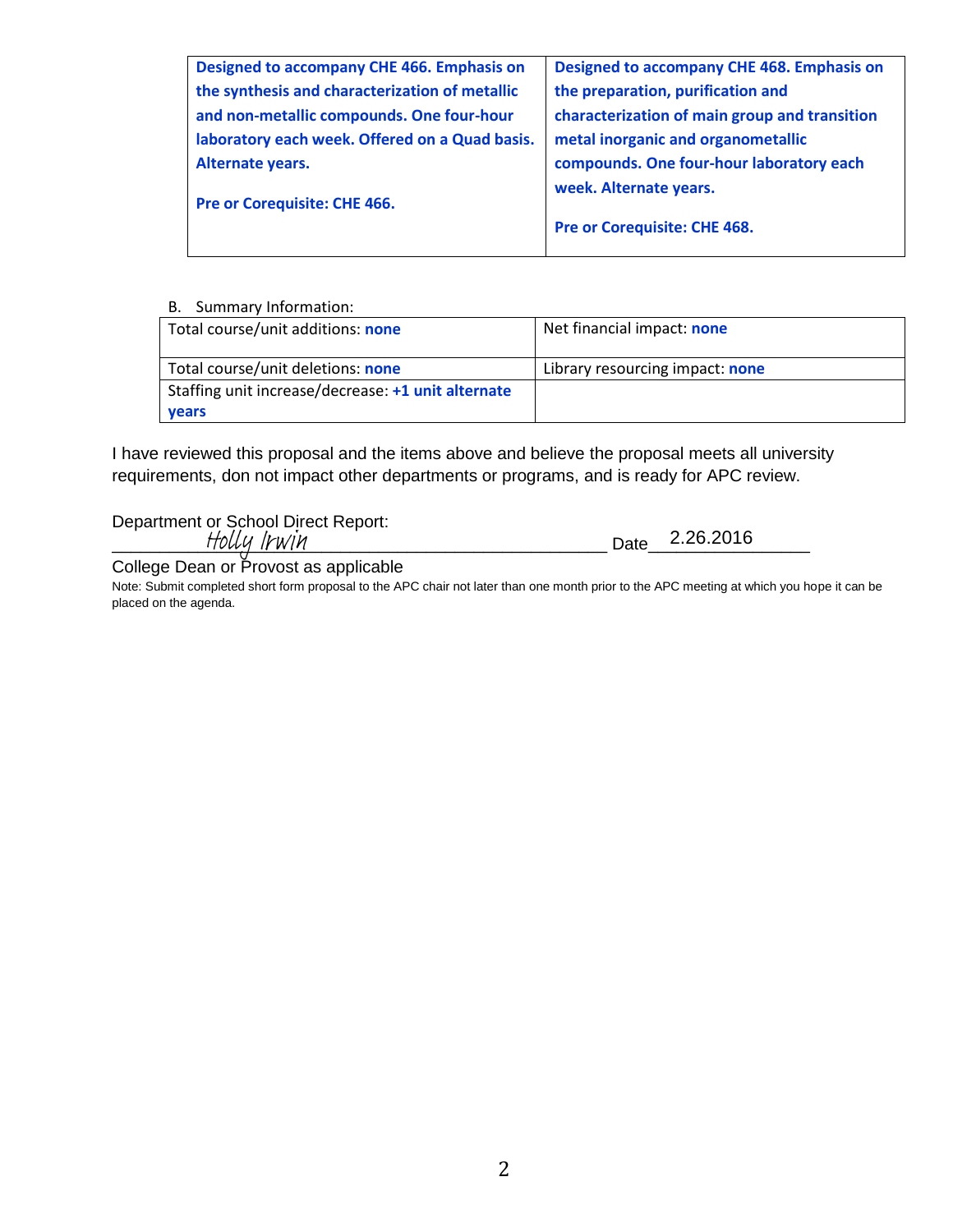## **Short Form Proposal Template**

Schools/departments should use this short form to submit proposals:

- Needing only APC approval (revision of course descriptions including title, number or prerequisites, alternate year listing in the Catalog and the cross listing of courses); or
- Eliminating (or adding?) 1-3 courses which don't impact other programs\*; or
- Eliminating a minor, concentration, credential program or certificate which doesn't impact other programs.\* \*confirmed by direct administrative report (college dean or provost).

All submitted proposals need to adhere to the following template in order to facilitate the work of the Academic Policies Committee. **For ease of APC Committee reading, please submit your responses in BLUE text.** 

- **I. WHO - Academic Unit Name: Chemistry**
- **II. WHAT – Proposal Summary: Change course title, description, and Pre or Corequisite of CHE468. Change CHE468 from a 2 unit quad course to a 3 unit semester course.**
- **III. WHY – Proposal Rationale** (might include):
	- Market analysis (size, market share, revenue generation with analysis and rationale)
	- Impact on support services (library, technology, Student Financial Services, Records)
	- A discussion of department/school and institution mission fit
	- Impact on enrollments (course, department/school, university)
	- Impact on department/school staffing (increase/decrease, ability to staff the course, etc.)
	- **•** Financial Analysis

**The proposed course title and description will align better with the course material and curriculum.**

**We are proposing to change the prerequisite to CHE326 (Physical Chemistry II) because students need the material covered in that course in order to be successful in this course. In certain circumstances, and at the discretion of the instructor, this requirement could be waived after discussions with the student.**

**The course content will be expanded to include material we have not been able to cover in a 2 unit quad course but is normally a part of an inorganic chemistry course, such as molecular orbital theory, acid-base chemistry, and coordination chemistry. A detailed analysis of the curricular offerings of 20 comparator schools shows that we require less inorganic chemistry. Inorganic chemistry at all of these schools is either a 3 or 4 unit requirement. In addition, upon review of the American Chemical Society (ACS) Inorganic Chemistry standardized exam, we found that our course is especially lacking in the areas of molecular orbital theory and coordination chemistry.** 

**Several program reviews have stressed that our lack of inorganic chemistry content is one of the largest weaknesses in the department and we have received feedback from alumni that this was their weakest area. Several recent publications in the chemistry education community have identified the most important topics for a foundational inorganic course, and these recommendations will be implemented in this course. Finally, the change from 2 to 3 units addresses one of the hurdles that would prevent us from offering an ACS approved degree. Our**